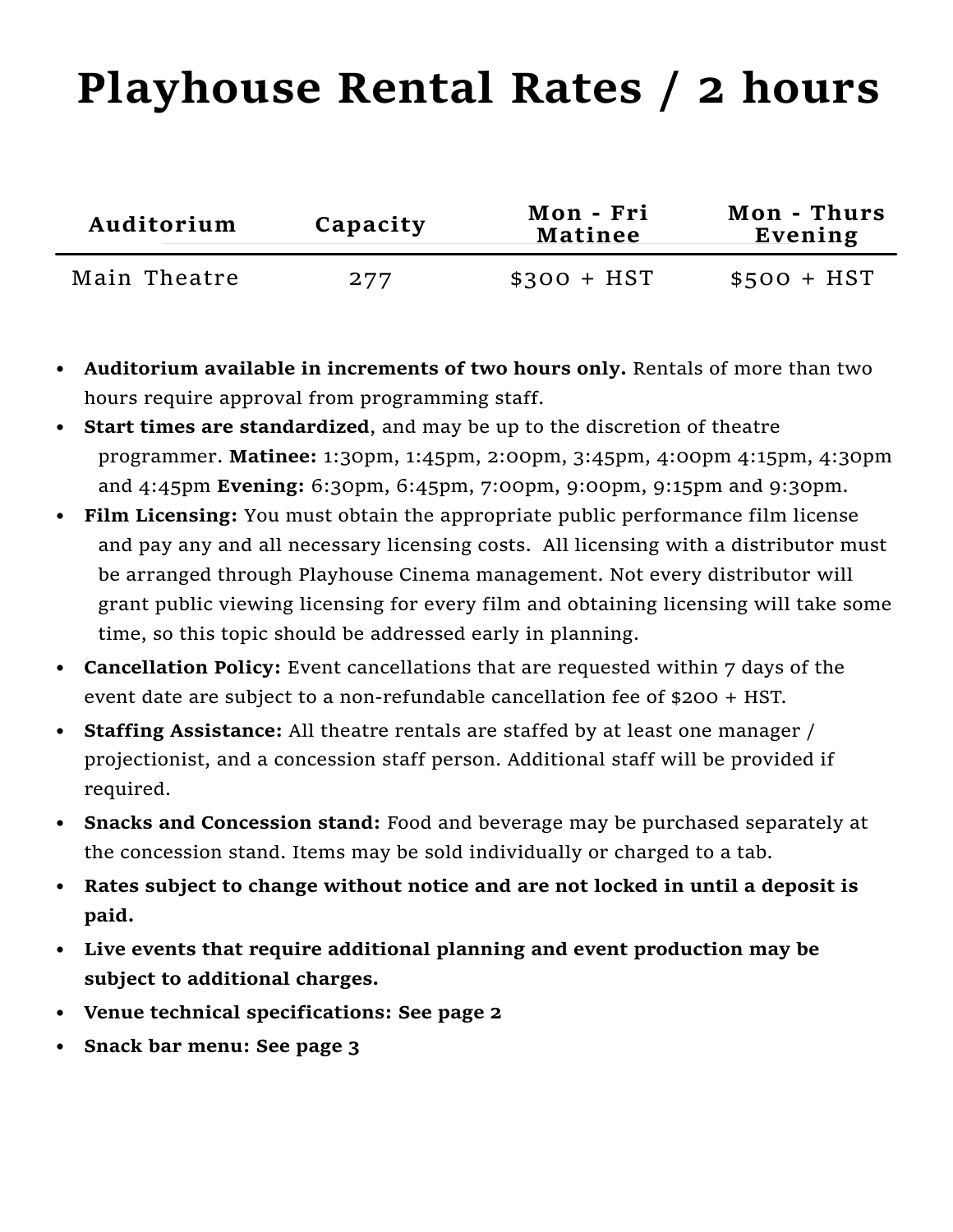### **TECHNICAL SPECIFICATIONS**

### **CAPACITY**

• 277 Seats

#### **PROJECTION**

- Christie CP2308
- $\bullet$  35mm Century C (2)

### **AUDIO**

- Dolby CP750 (Digital)
- Dolby CP65 (Analog Optical)
- QSC Speakers & Amplifiers
- House PA System
- Micrphones: 3 wired, 1 wireless  $\bullet$

### **ADDITIONAL EQUIPMENT**

- Server: Dolby IMS2000
- External: Cinesend CSX
- BluRay Player: Oppo BDP-93 (Multi-region)

### **SUPPORTED FORMATS**

- 2K DCP & 4K DCP (Playback in 2K resolution)
- 35mm Film
- BluRay & DVD
- USB / Digital Hard Drives (Formatted FAT, FAT32 or NTFS)

### **LIGHTING**

- 4-Zone House Light System  $\bullet$
- 2 Spot Lights
- Additional stage lighting available upon request

#### **STAGE DIMENSIONS**

- 32ft wide x 15ft deep
- Proscenium: 30ft wide x 15ft tall
- Cinema screen: 28ft wide x 12ft tall
- Fly Gallery: 33ft tall

#### **STAGE DIMENSIONS**

 $\bullet$ 60 Amp, 3 - Phase Panel, numerous 20amp receptacles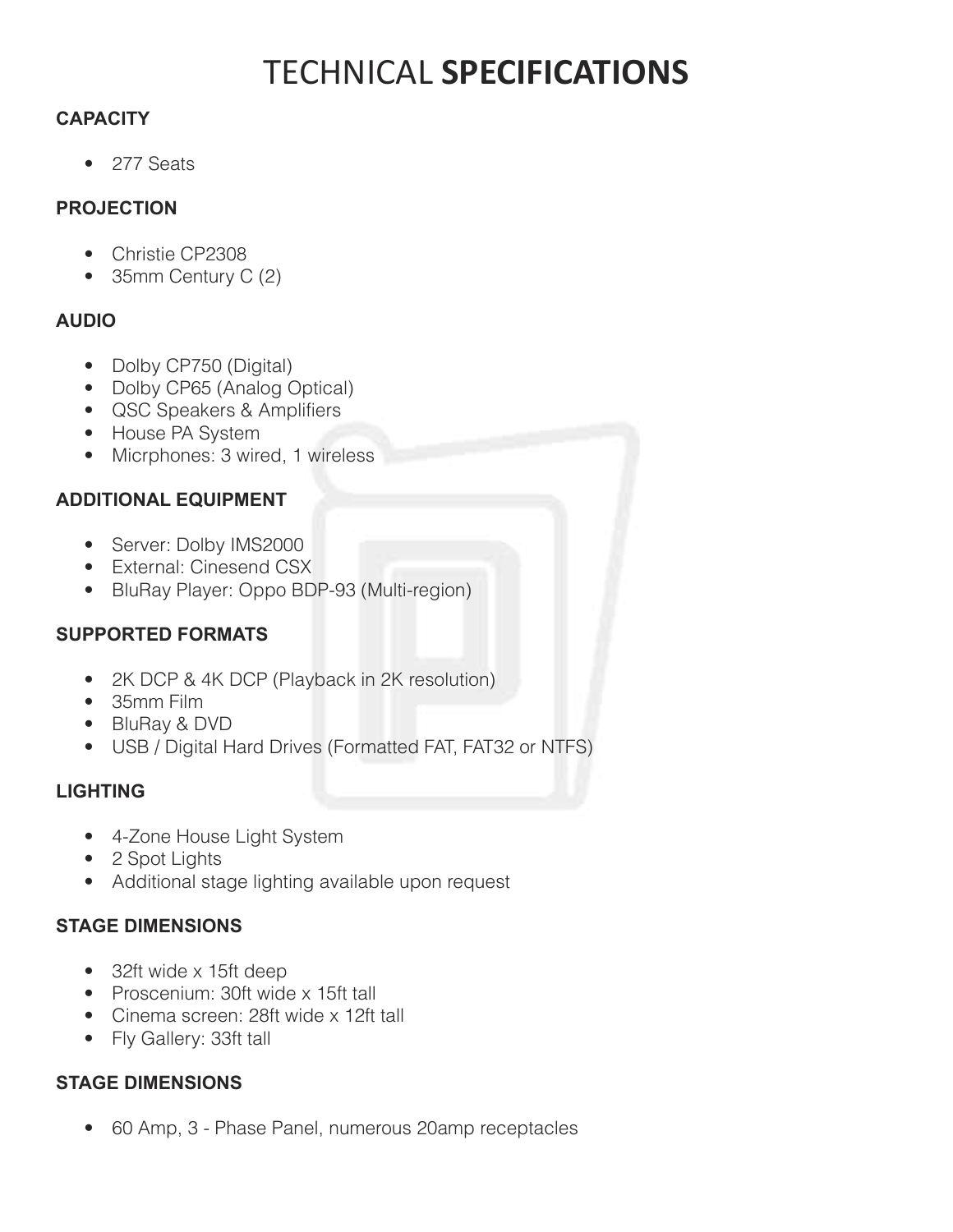## **Snack Bar Offerings**

| $\blacksquare$<br>m<br>L |
|--------------------------|
|--------------------------|

### **Collective Arts Brewing**

Audio / Visual - *Lager*

Lunch Money - *Blonde Ale*

Life in the Clouds - *IPA*

### **Wellington Brewery**

Helles Lager

Imperial Russian Stout

Upside IPA

**Shawn & Ed Brewing Co.**

LagerShed Original - *Lager*

## **Wine**

**Open Smooth Red VQA**

*Cabernet Sauvignon / Merlot*

**Twenty Bees VQA**

*Pinot Grigio*

## **Cider & Spirits**

**Collective Arts Brewing**

Circling the Sun - *Apple Cherry Cider*

Rhubarb & Hibiscus Gin

## **Prices**

|                                 | <b>Beer</b>                | <b>S8.00</b> |
|---------------------------------|----------------------------|--------------|
| <b>Non-Alcoholic</b>            | <b>Wine</b>                | \$8.00       |
| Hoegaarden                      | <b>Cider &amp; Spirits</b> | \$8.00       |
| <b>Non-Alcoholic Wheat Beer</b> | <b>Non-Alcoholic</b>       | \$6.00       |

*Try the Member's Combo - Beer & a Medium Popcorn for \$12!*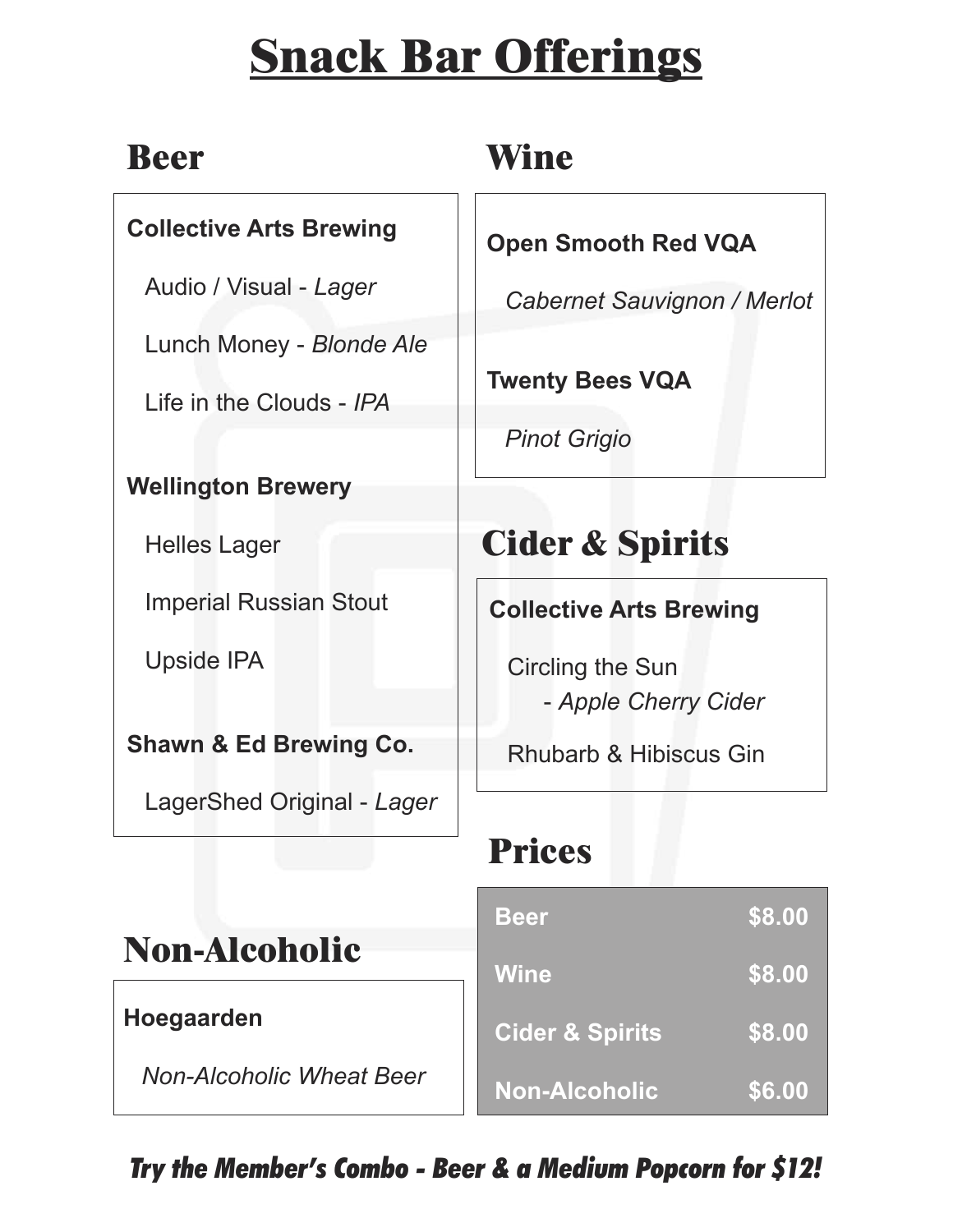## **Snack Bar Offerings**

| <b>Cold Drinks</b>           |        | <b>Popcorn</b>                              |        |
|------------------------------|--------|---------------------------------------------|--------|
| <b>Small</b>                 | \$2.75 | <b>Small</b>                                | \$4.50 |
| Large                        | \$3.25 | <b>Medium</b>                               | \$5.50 |
| Coke                         |        | Large                                       | \$6.50 |
| <b>Diet Coke</b>             |        | <b>Extra-Large</b>                          | \$7.50 |
| <b>Barg's Root Beer</b>      |        | <b>Scoop of Butter</b>                      | \$.50  |
| <b>Canada Dry Ginger-Ale</b> |        | Our popcorn is locally                      |        |
| Nestea Ice Tea               |        | sourced, organic, gluten-free<br>and vegan. |        |
| Soda Water                   |        | Try a scoop of real butter on               |        |
| <b>Can of Pop</b>            | \$2.25 | your popcorn!                               |        |
| <b>Evian</b>                 | \$4.00 |                                             |        |

## **Hot Drinks**

| <b>Coffee</b>                 | \$3.00 | <b>Playhouse</b><br>'Healthy Bars' | \$3.00 |
|-------------------------------|--------|------------------------------------|--------|
| <b>Relay Coffee - Sumatra</b> |        | <b>Small Candy (50g)</b>           | \$2.50 |
| Tea                           | \$2.75 | Large Candy (100g)                 | \$5.00 |
| <b>Hot Apple Cider</b>        | \$3.00 | <b>Bennett's Cider Donut</b>       |        |
| Seasonal                      |        | Seasonal                           | \$2.50 |

**Snacks**